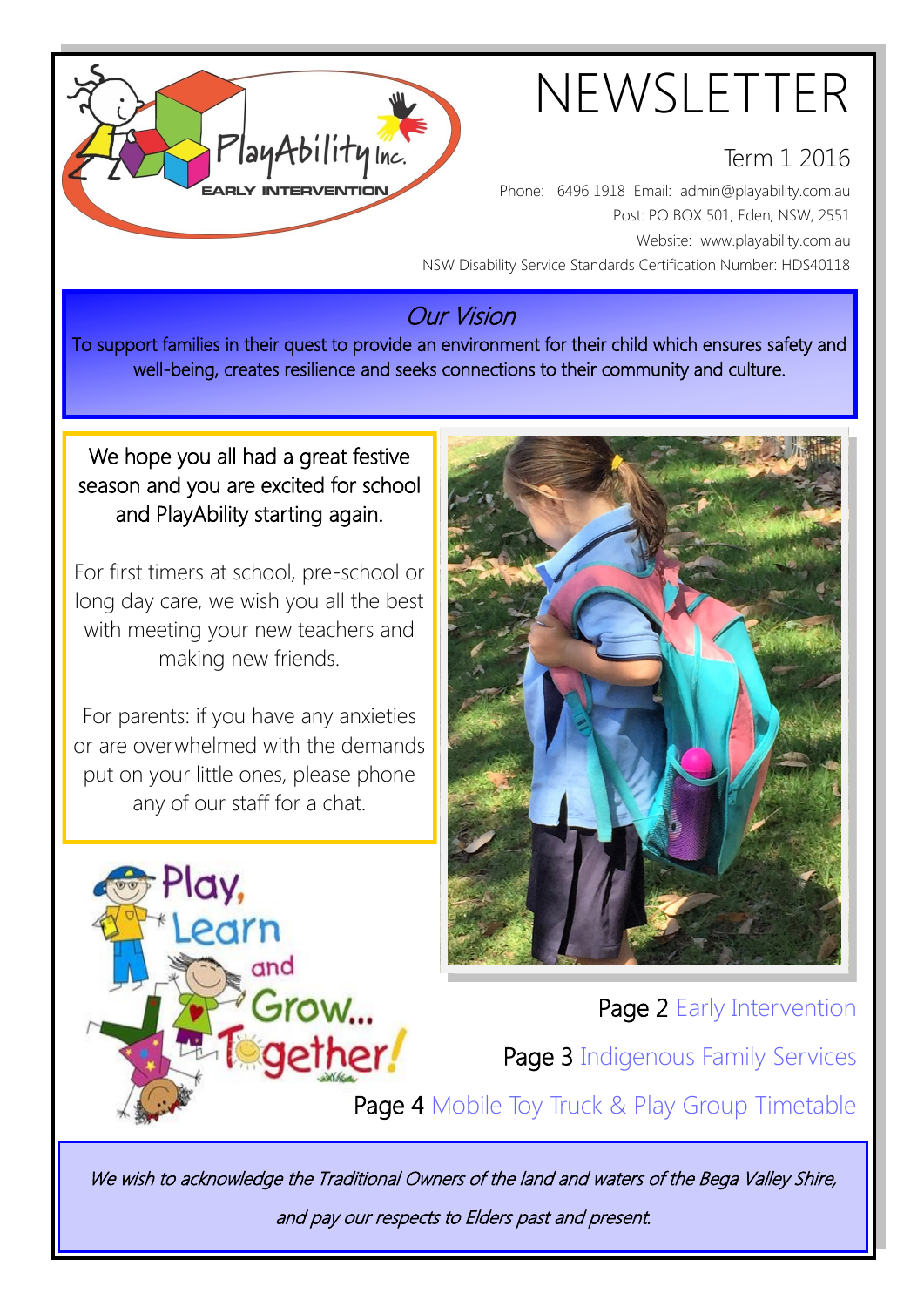**Early Intervention**

## Welcome to 2016

By now you will have discussed with your keyworker the schedule for term 1. Most Early Intervention programs will commence during the first week of February.

The children who are starting school will continue to receive our support but in a different format. What is most important is that they successfully participate in all activities within the school environment and that parents and carers receive the information and support to advocate for their child with confidence.

In preparation for the NDIS we will start using different names for the activities we provide. For example your first term or two with PlayAbility will be called "Let's Try", this is the time when we get to know you and your family and you get to know us.

"Let's Play" is the next phase of sessions, centre based or home based, with your keyworker.

"Inclusion Support" is another phrase you might be hearing our staff and other professionals use. This refers to our work at day care, preschool, playgroups and primary school. This starts usually after you have been working with us for 6 months.

Please don't hesitate to ask if you are confused by any of this terminology or check our website for some handy explanations for commonly used terms and phrases in Early Intervention.

### **What 's happening with the NDIS?**

The NDIS rollout is due to begin in July this year; the priority for the NDIA (the National Disability Insurance Agency) will initially be adults in supported accommodation. When NDIS does begin for families with young children the access to services will remain the same for most families. This is an exciting time but also presents challenges as we adjust to the changes. The priority at this stage is that families are able to understand the funding model, how it works and how to access it.

So, what's next?

If you have accessed Early Intervention services through us your family will already be on the NDIA register.

Once your are on the register (we can help you check this if you're not sure) the next step is support planning. To arrange for a support planner to come to you to discuss what therapy, intervention, community access and inclusion support services you need (or use) each year call Bernadette on the Southern Intake number 1300 841 566 and ask for an NGO support planner. (From the experience of one of our families this was a positive process that simply identified priorities and goals). The planning document you will receive is intended to be flexible and adaptable to the changing needs and circumstances of your family.

We have lots of information on our website www.playability.com.au and links to NDIS. If you would rather have information/pamphlets posted or emailed to you please let us know.

We are excited for the future under NDIS and the long term benefits the NDIS should hold for your child and family. We are proud have met the NSW Disability Service Standards which enables us to become a provider under the NDIS. We look forward to working with you to create the best future for your child. We are planning information sessions and will let you know about any workshops that are held in our area.





 $Pl$ ayAbility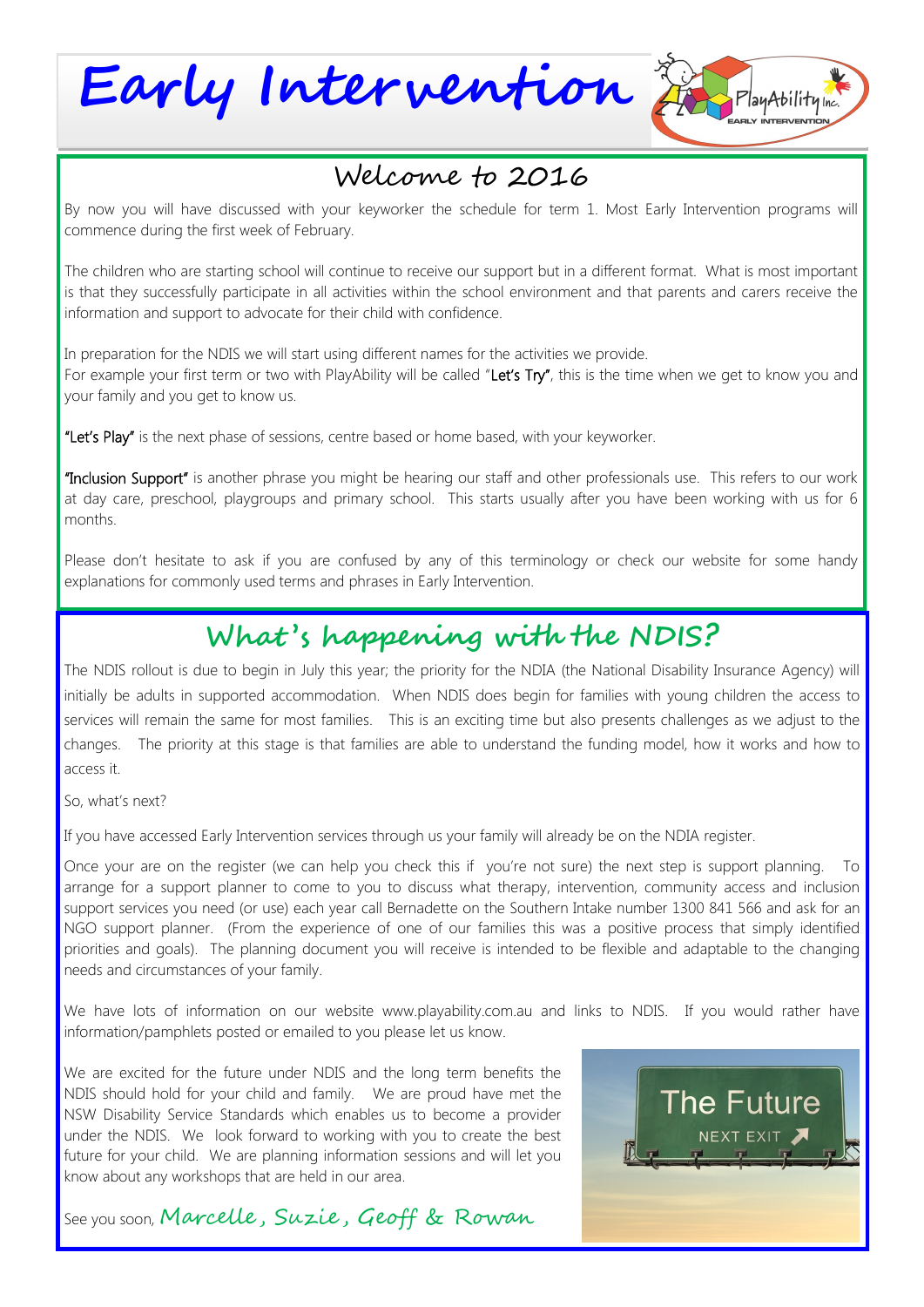

## Indigenous Family Services

## "Let Me create My world"

Strength based programs for children and their families, focusing on the importance of creating a world where children feel connected to their community and culture allowing them to create their world.

## Here are some things we can do for you:

![](_page_2_Picture_5.jpeg)

- Pick you up to come to Play Sessions
- Link you to services such as Doctors, Centrelink, Child Health Nurse, School, Preschool and Childcare
- Have a yarn about your kids health, keeping kids safe, play, learning and getting ready for kindy
- Find out information about other services for you

#### For more information please call:

| <b>Kylie Eldridge-Spires</b> | 0427 677 066 |
|------------------------------|--------------|
| Kim Aldridge                 | 0447 233 848 |
| Mahala Pickett               | 0419 126 482 |

![](_page_2_Picture_12.jpeg)

## Play Sessions

#### **Bega: Mondays 12.30pm—2pm**

PlayAbility centre, 30 Church Street, Bega

Starts back 1st February 2016

#### **Eden: Wednesdays 10.30am—12pm**

PlayAbility centre, Crown Lane, Eden

Starts back 3rd February 2016

## Aboriginal Family Support

Do you have a child starting school in 2017?

We can provide you and your child with the tools to ensure a successful start to school.

We can also assist you with referrals, parenting support, filling in forms, numeracy and literacy.

Give me a call or come in for a yarn.

#### Glenda Dixon

Bega PlayAbility Centre,

30 Church St Bega

Mon — Wed & Fri 9am & 4pm or

phone: 0439 939 751